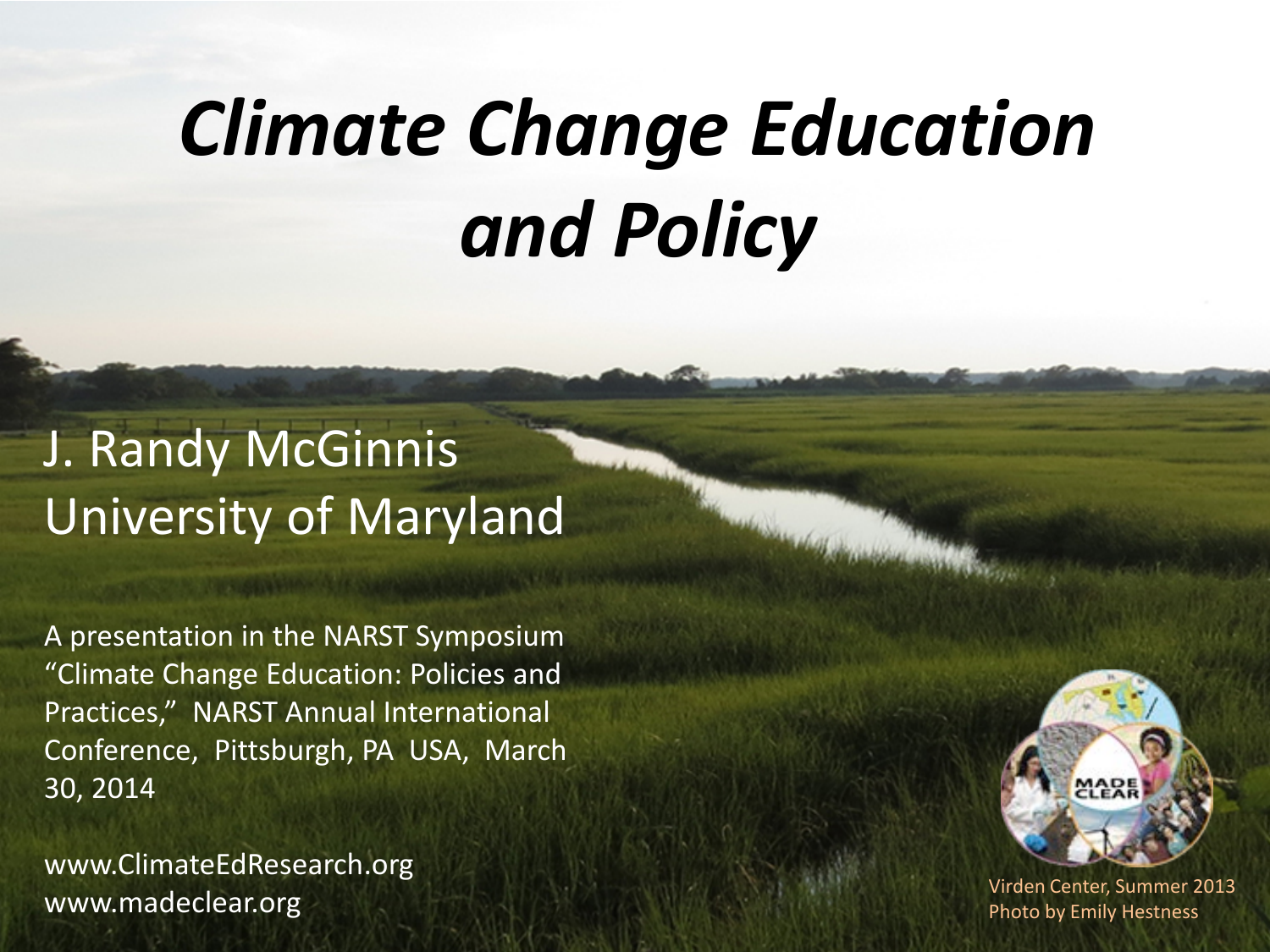Context of the Presentation: MADE CLEAR, a USA National Science Foundation Supported Project

Maryland and Delaware Climate Change Education, Assessment, and Research (MADE CLEAR)

A multi-year project supported by NSF Phase I and II Climate Change Education Partnership (CCEP grant)

Partners include:

- Core institutions in DE and the University System of MD
- Maryland and Delaware Departments of Education
- Maryland Public Television









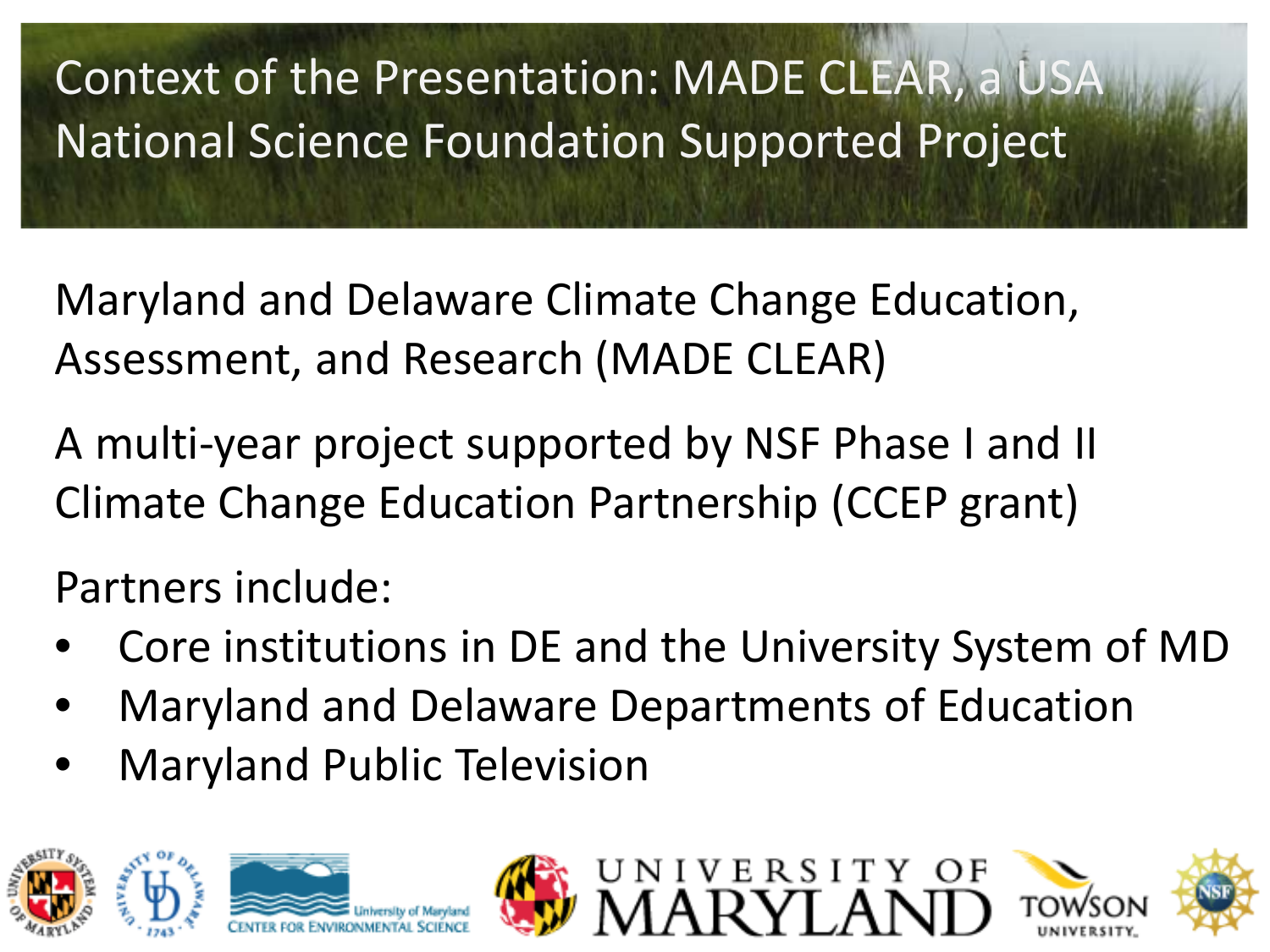# **MADE CLEAR Research and Education Goals**

- **Advance learning sciences research by use of learning progressions** to create new understandings of how individuals from diverse backgrounds learn about climate change.
- **Include climate change in professional development** for teachers of science in formal and informal settings.
- **Assess approaches to professional development** that foster changes in teacher knowledge, skills, and dispositions.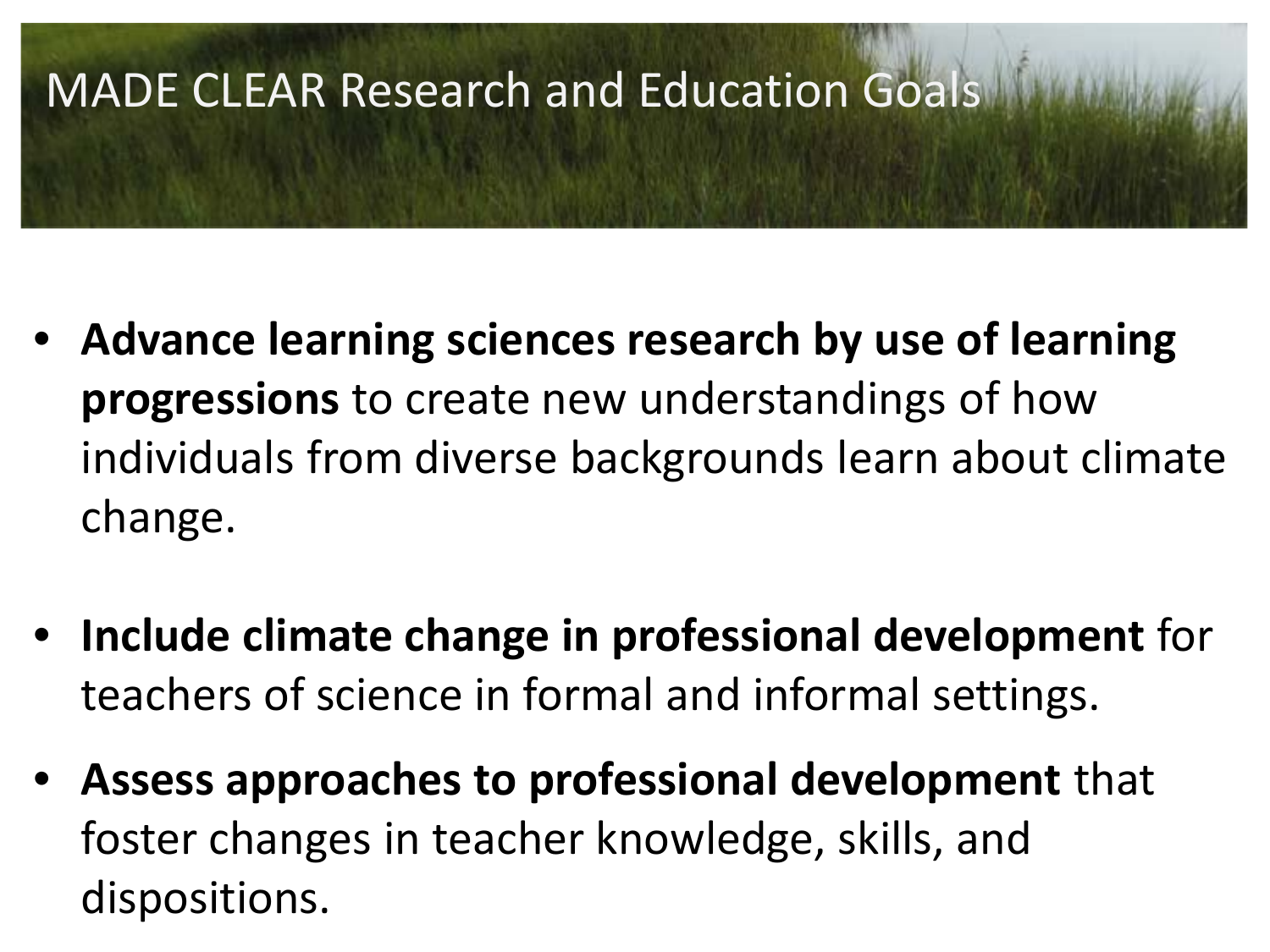

- Descriptions of increasingly sophisticated ways learners can think about a science topic over time (Duschl, Schweingruber & Shouse, 2007)
- Generally organized into different levels of achievement (e.g., Alonzo & Steedle, 2008; Lehrer & Shauble, 2012; Mohan, Chen, & Anderson, 2009)
- Levels can serve as diagnostic tools, instructional targets (Lehrer & Shauble; Shea & Duncan, 2013)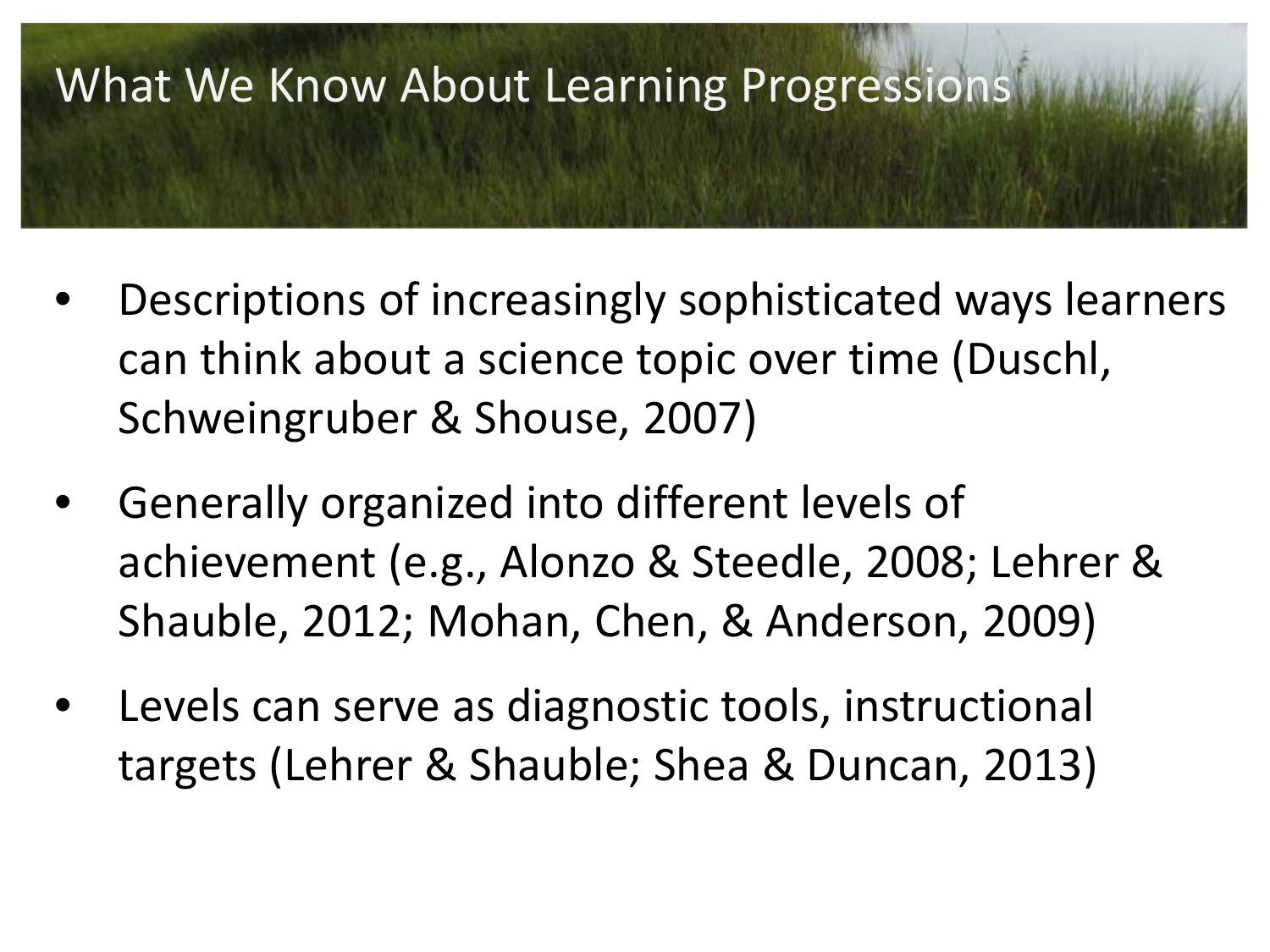

 $\overline{\phantom{a}}$ **SCIENCE** The Next Generation Science Standards (NGSS) are the first U.S. National science standards to explicitly include the topic of climate change. [See: *www.climateedresearch.org/publications]*

The participating states in the project, Delaware and Maryland, have formally adopted them.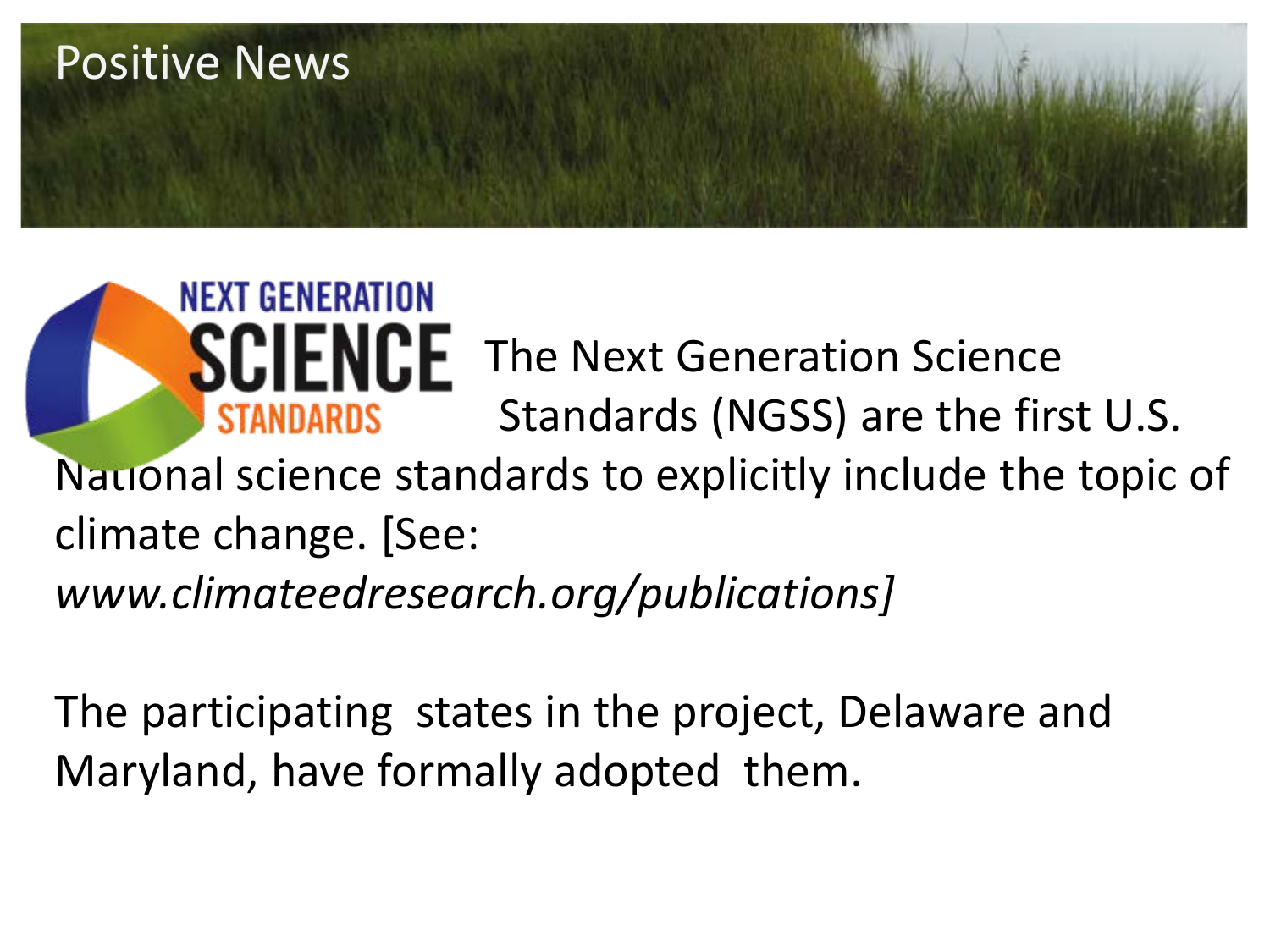

Research has suggested that science educators may:

- o **Feel ill-prepared** to teach about climate change (Johnson et al., 2008)
- o **Have misconceptions** about climate science content (Ekborg & Areskoug, 2006; Wise, 2010)
- o **Avoid addressing aspects** of climate change due to perceived controversy (Allen & Crowley, 2014)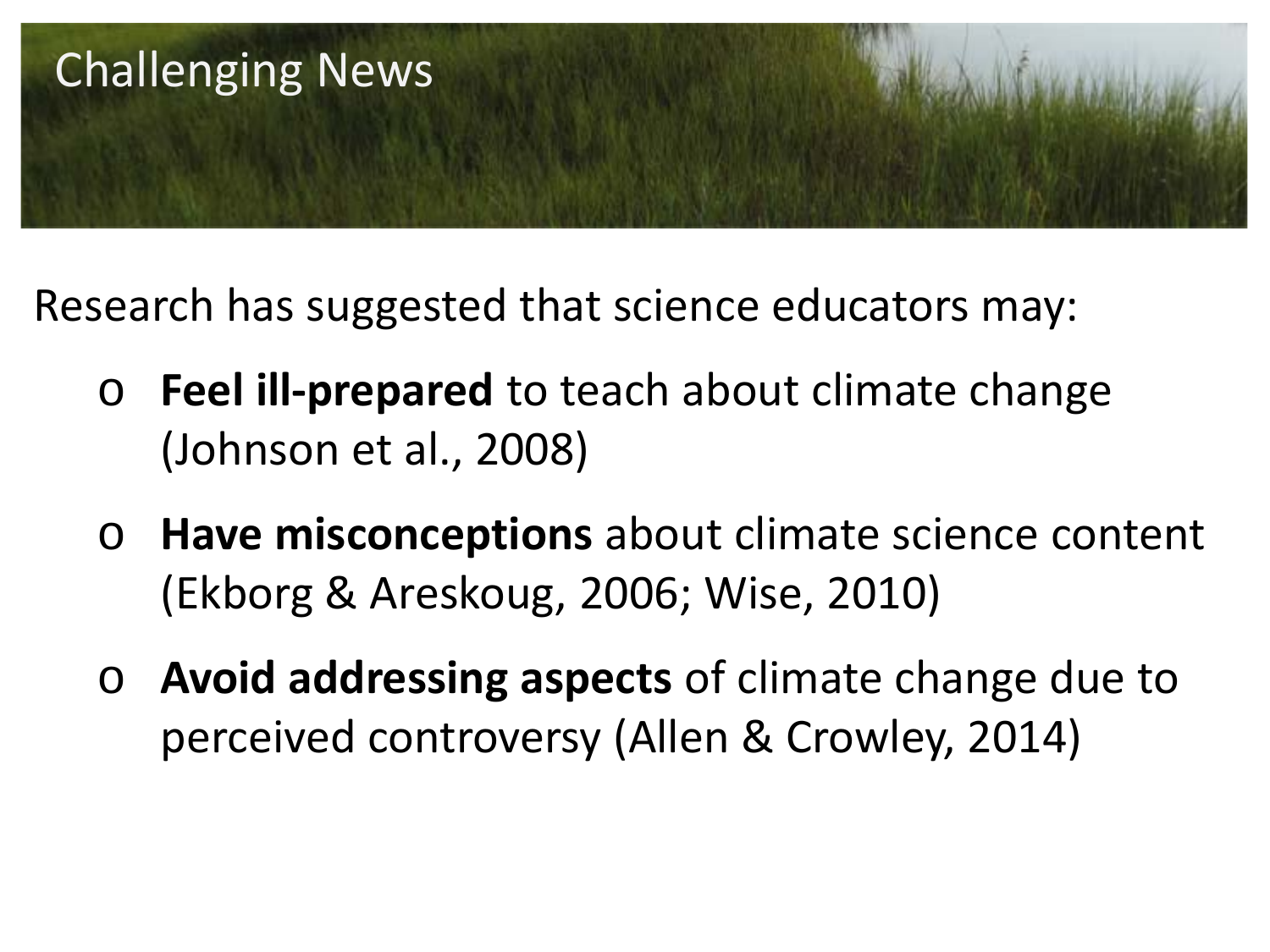

Prior research on climate change education in preservice and in-service science teacher education has suggested that such opportunities can help teachers:

- o **Increase content knowledge** related to climate change science (Lambert et al., 2012)
- o **Become aware of relevant resources** to support teaching about climate change (Hestness et al., 2011)
- o **Develop communities of practice** (Lester et al., 2006)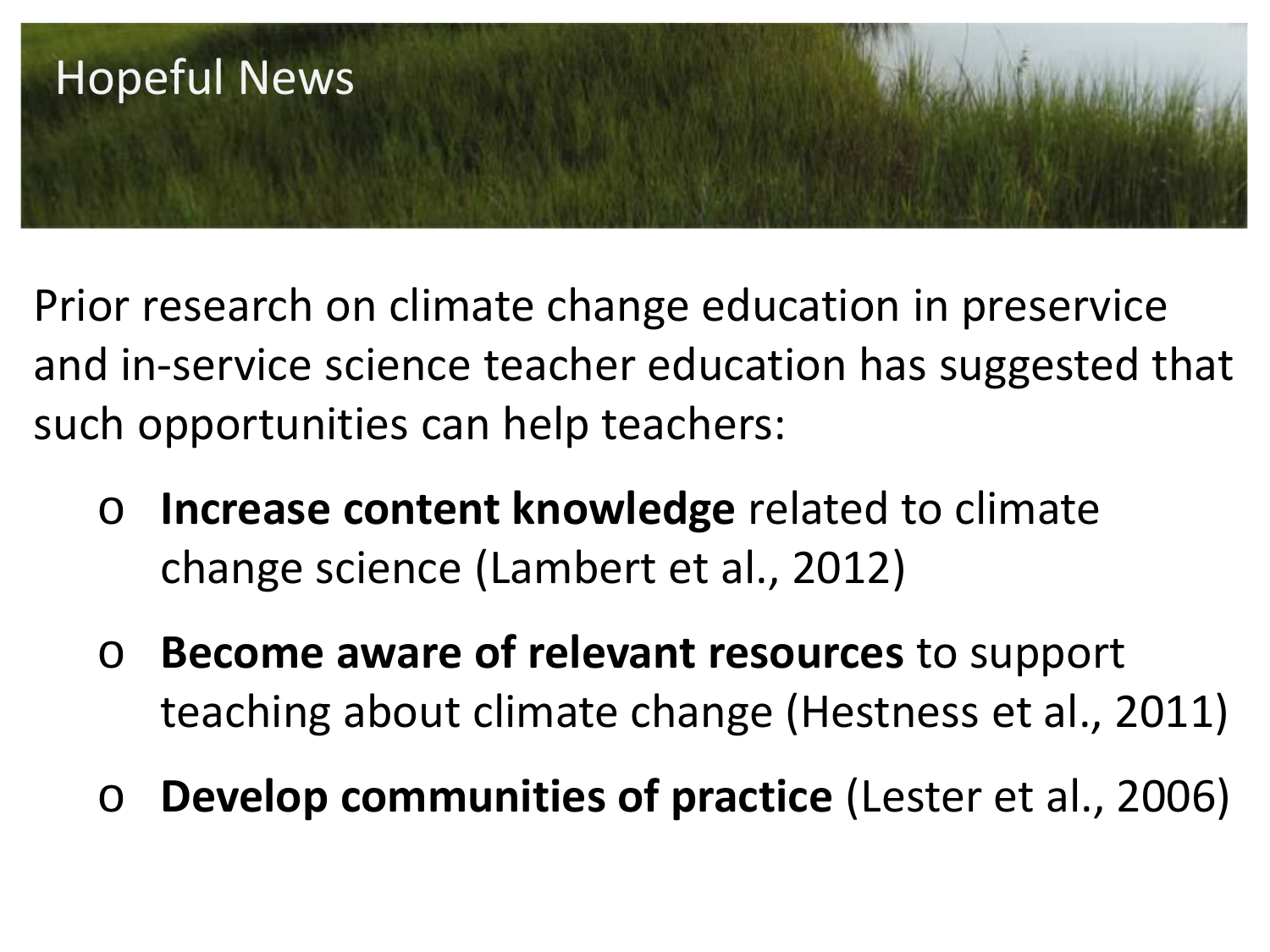

- Delaware: Centralized System—one science curriculum; school districts (N=3) supported by state-provided curriculum materials (i.e., science kits); very limited teacher autonomy.
- Maryland: Decentralized System—a "voluntary" state curriculum that individual school districts (N=24) enact as they decide best for their needs. No state support of curriculum materials; high degree of teacher autonomy.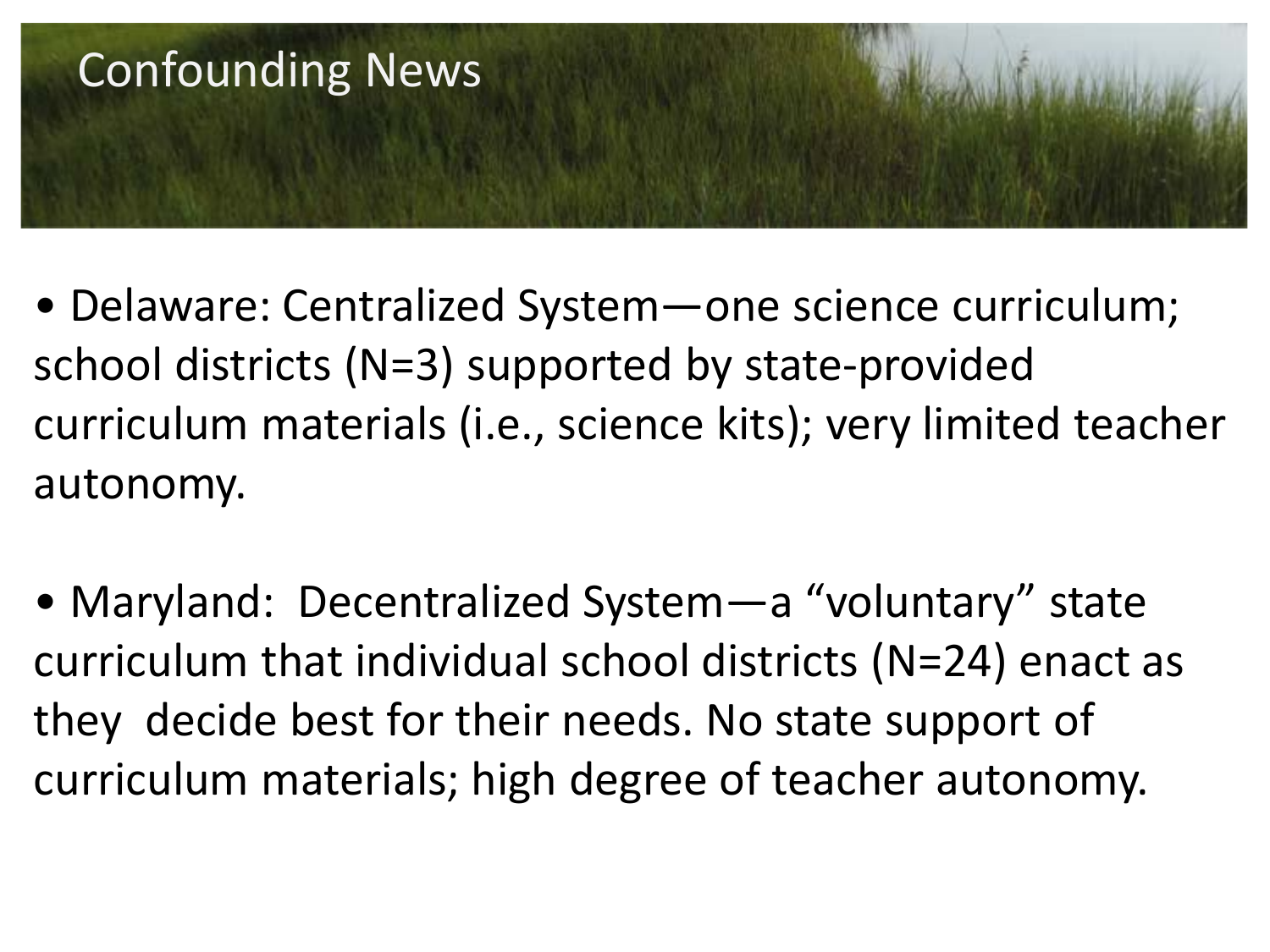### The MADE CLEAR 2013 Summer Climate Science Academy for Educators of Science in DE and MD

- Collaboration between practitioners, climate scientists, learning scientists
- 5-day residential experience at University of Delaware's Virden Retreat Center, DE
- $N = 27$  participants
	- o 14 middle school science teachers
	- o 7 high school science teachers
	- o 4 informal science educators
	- o 2 university educators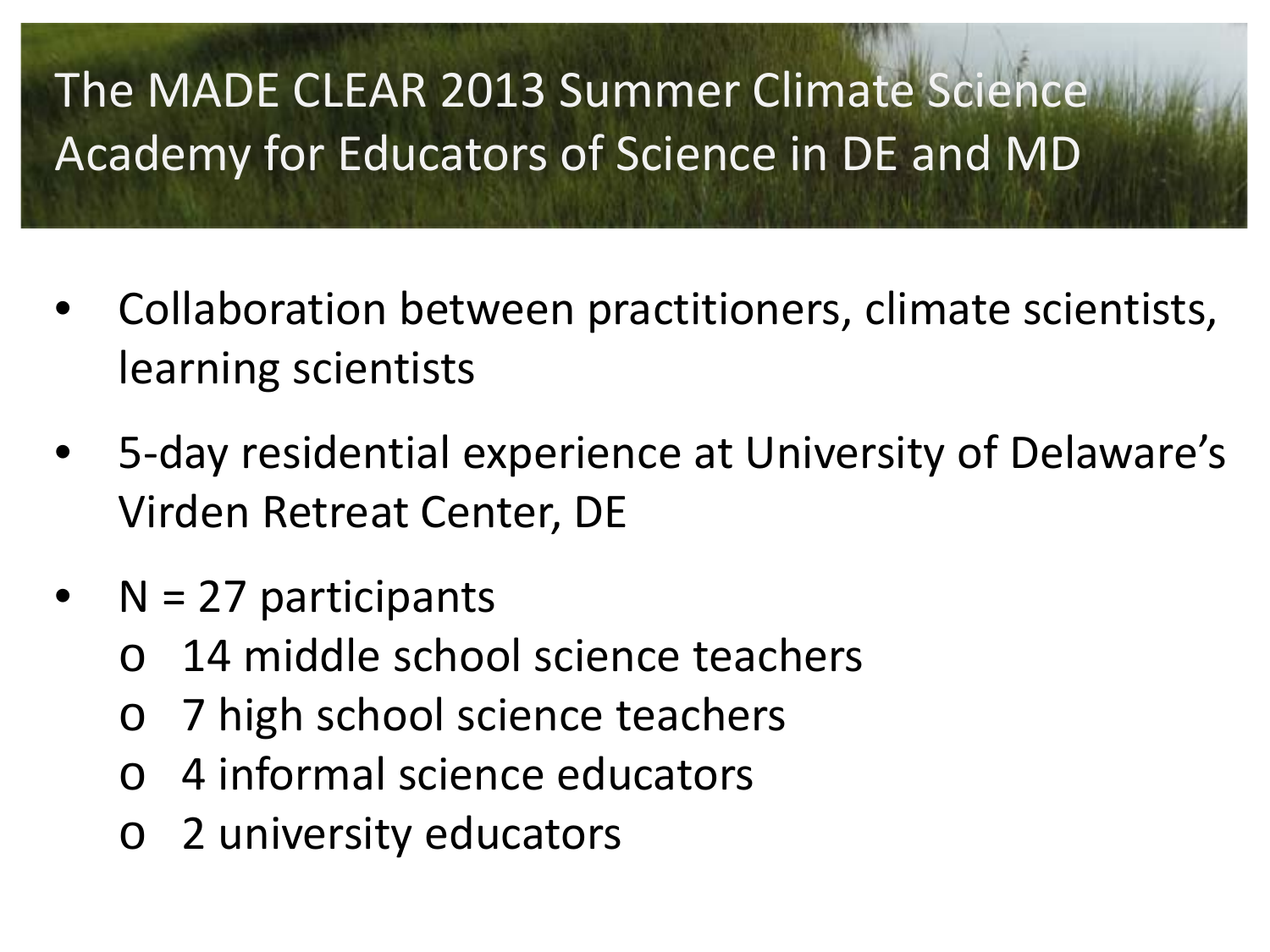# **MADE CLEAR Climate Science Academy Design**

Promote new ways of teaching centered around:

- 1. Accurate climate science understandings
- 1. Use of vetted curricular and technology resources
- 1. Pedagogical approaches consistent with teaching and learning of socioscientific topics
- 1. Alignment with NGSS disciplinary core ideas, practices, cross-cutting concepts, and learning progression ideas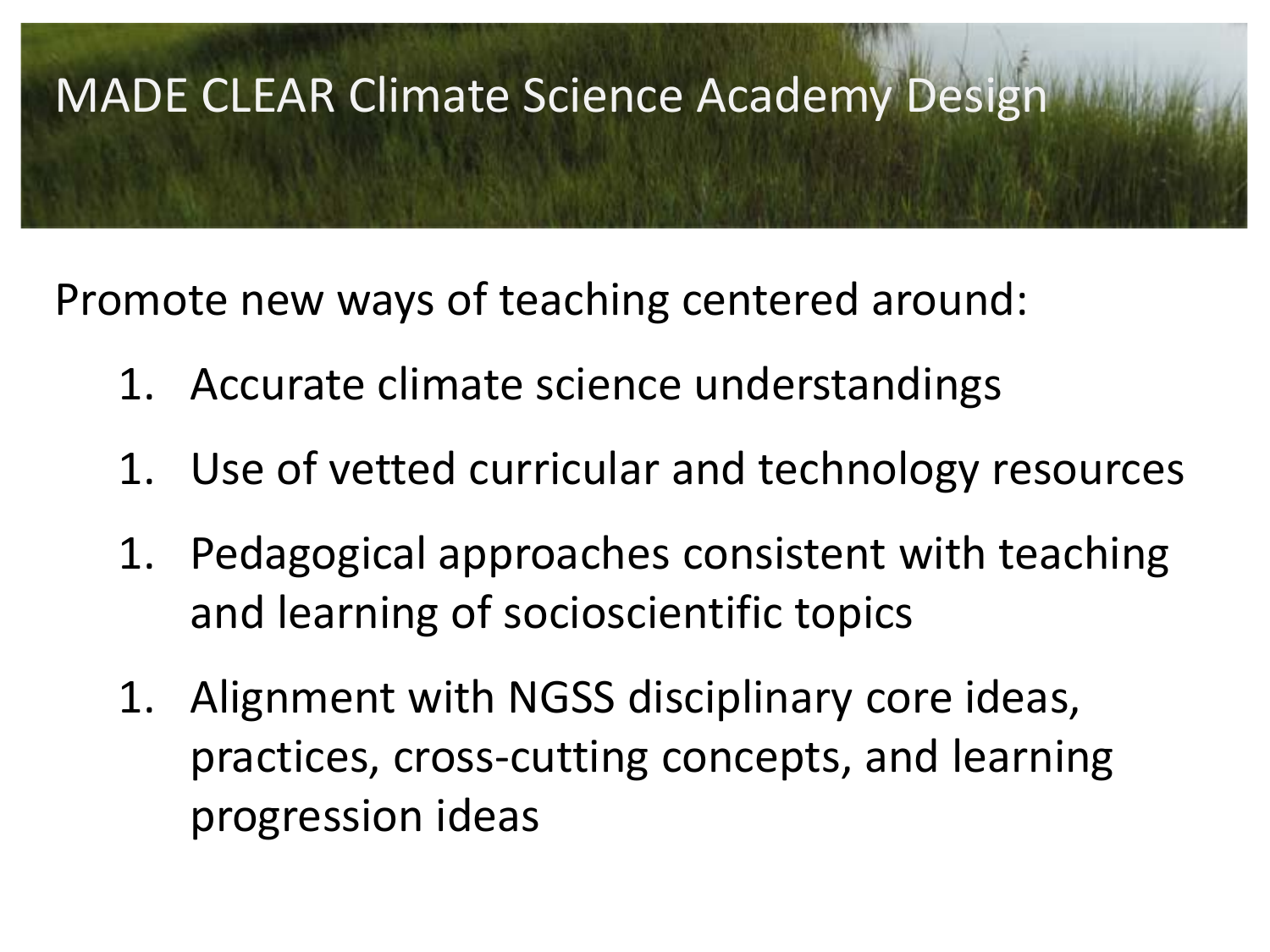## Research Questions for Our Professional<br>Development Academy on Climate Science Education

- 1) How might participants evolve in their **understandings of climate change** through participation in the professional development academy?
- 1) How might participants **understand learning progressions** as potentially informative for their science teaching practices related to climate change, particularly its regionally-relevant aspects?

*Note:* Our research team's answers to these questions will be presented at this conference on Tuesday, 2:30 pm to 4 pm, Strand 8 in the session, "Teacher Conceptions and Conceptual Change."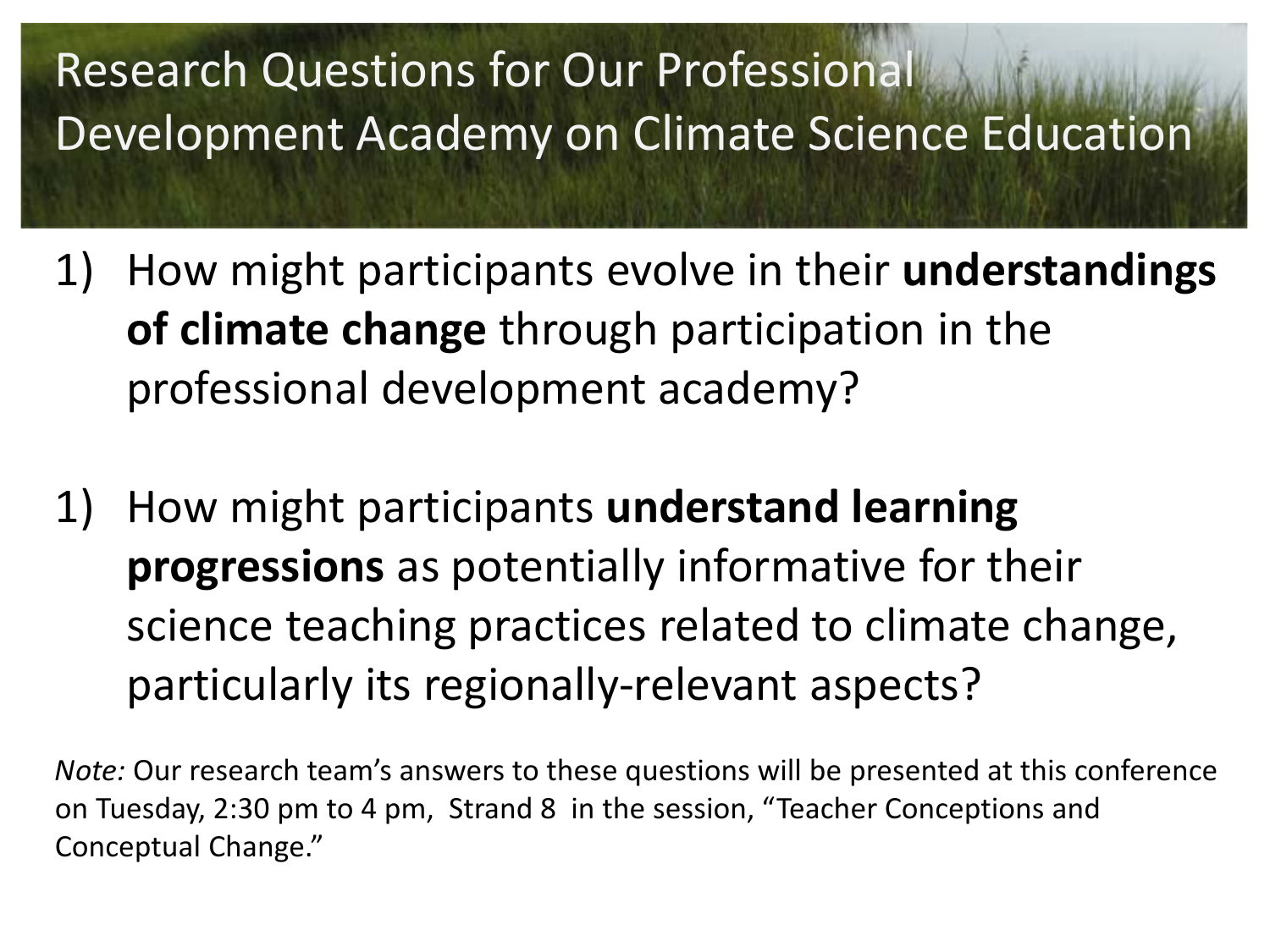#### nent and le Professional development and learning progressions

- **LPs have the potential to coordinate curriculum, instruction, assessment** (Alonzo & Steedle, Berland & McNeill, 2010; Duschl et al., Furtak, 2012; Gunckel, Covitt, Salinas, & Anderson, 2012; Lehrer & Schauble; Shea & Duncan; Songer, Kelcey, & Gotwals, 2009)
- Emphasis on the **developmental nature of student thinking** over time (Furtak & Morrison, 2013)
- All responses as valuable **stepping stones to be leveraged** in instruction (Furtak, 2012)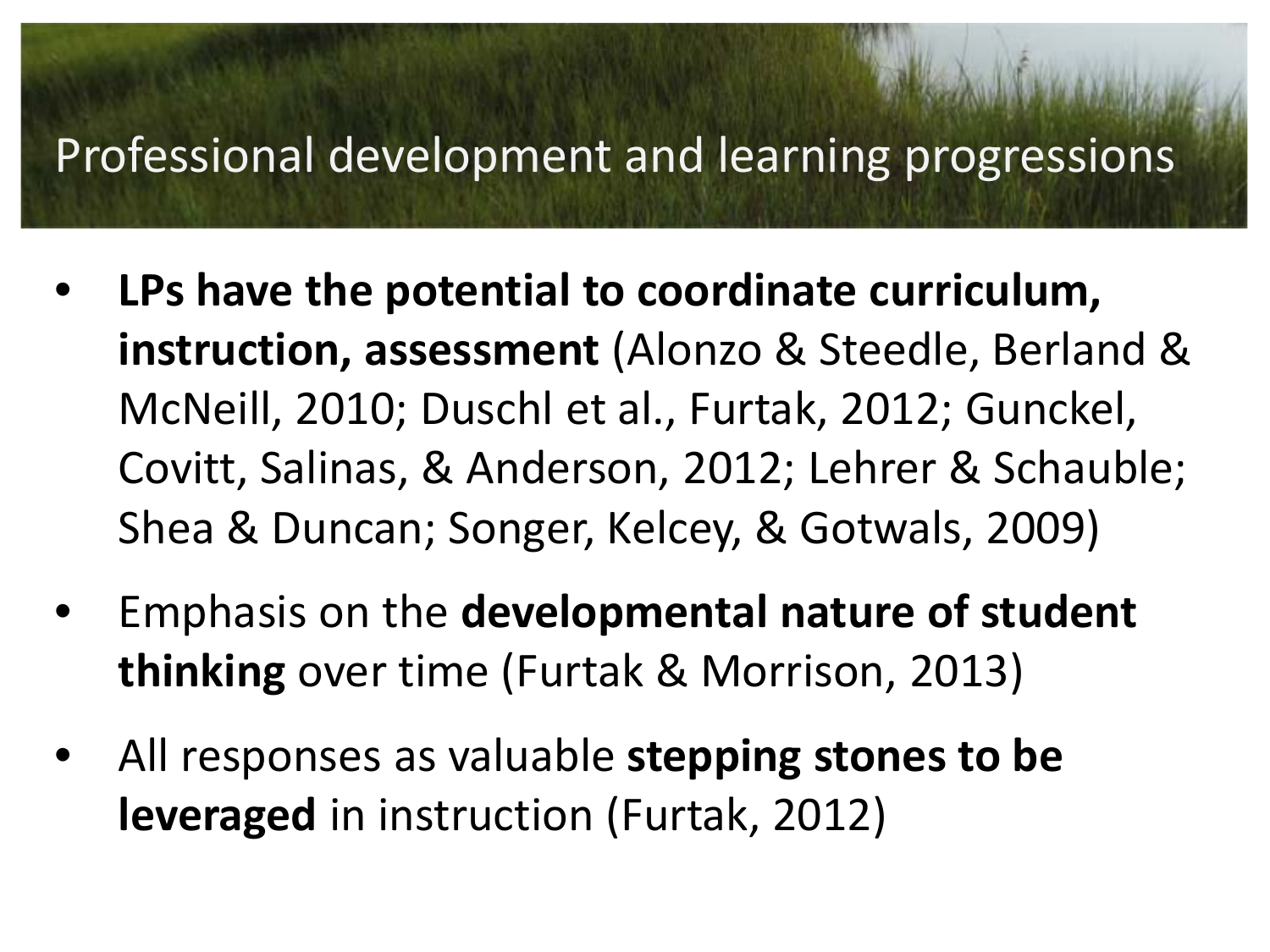### Bottom line: What We Have Learned About the Policies and Practices of Climate Change Education

A recent change in USA education policy in science education has legitimized to a major degree the climate change topic in the public schools which is a very positive development. However, it has *not* taken away all public controversy concerning the topic.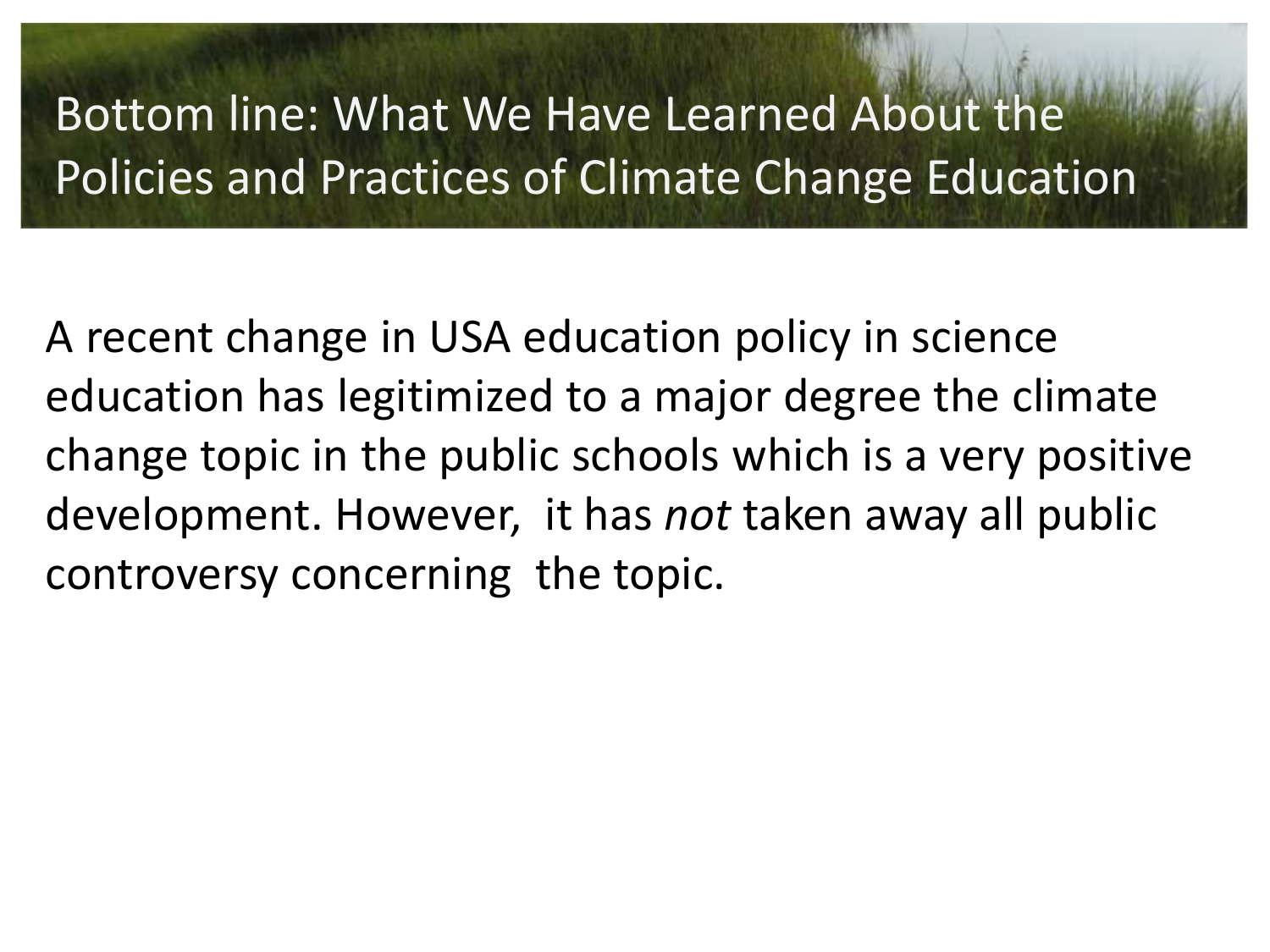### Bottom line: What We Have Learned About the Policies and Practices of Climate Change Education

• We have much to learn about how to best prepare teachers to teach about climate change, so they can effectively teach it to their diverse learners in their contexts.

• We are hopeful that over time the research community will continue to make productive progress as a way to inform policy makers, but it will require a concerted effort with considerable support due to its complex characteristics.